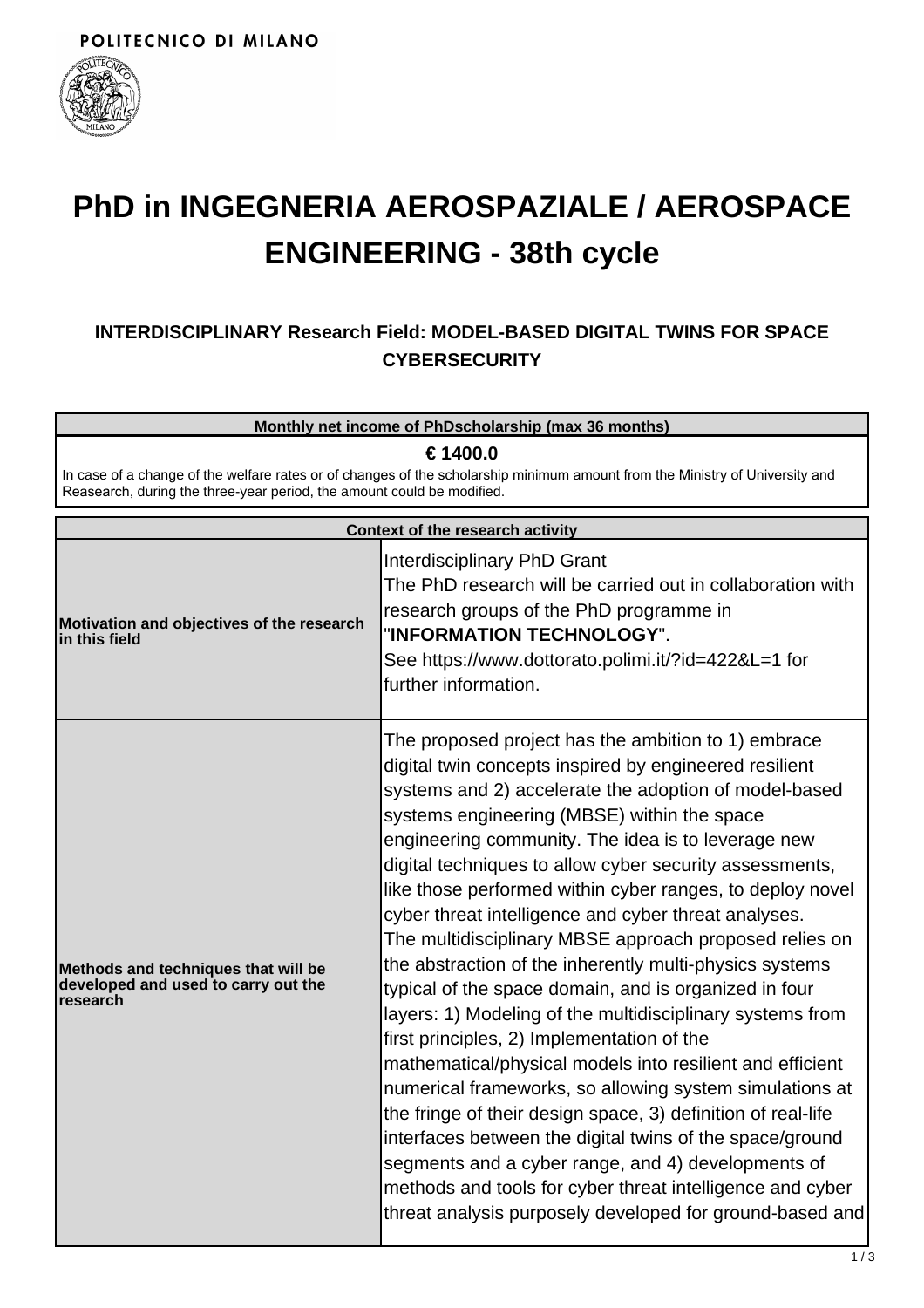

|                                   | space-segment assets.<br>The proposed PhD project combines renowned expertise<br>in the field of space systems modeling and simulation,<br>and of cybersecurity threat modeling (with a specific<br>emphasis on the peculiarity of cyber-physical systems).<br>These two branches are both at the edge of research in<br>their fields, and they are merged here to forge a novel<br>research line. Within Polimi, there is a unique chance to<br>pave the way for a massive collaboration between the two<br>proposing research groups and to intercept the needs of<br>the two communities. The added value of the project is in<br>the synergy that can be deployed by the two research<br>groups working together, with the PhD student acting as a<br>pivot between them. |
|-----------------------------------|-------------------------------------------------------------------------------------------------------------------------------------------------------------------------------------------------------------------------------------------------------------------------------------------------------------------------------------------------------------------------------------------------------------------------------------------------------------------------------------------------------------------------------------------------------------------------------------------------------------------------------------------------------------------------------------------------------------------------------------------------------------------------------|
| <b>Educational objectives</b>     | The objective of this PhD is to develop skills in space<br>system modelling and simulation as well as in space<br>system cyber security. The candidate will gain relevant<br>expertise in near-Earth and deep-space missions.<br>Through this project, the candidates will develop skills in<br>mathematical modeling, numerical analysis, computer<br>programming (Matlab, Python, C++, or similar), and cyber<br>security. Moreover, the candidate will develop skills in<br>both computer and processor/hardware-in-the-loop<br>simulations. Soft skills in disseminating the research,<br>writing reports, performing outreach, and preparing<br>industrial progress meetings will be also achieved through<br>the PhD project.                                           |
| Job opportunities                 | The current research prepares the PhD candidate for both<br>academic and industrial careers. Knowledge of model-<br>based system engineering, modeling, and simulation of<br>space systems, as well as space system cyber security<br>are fundamental skills for space careers in companies and<br>universities.                                                                                                                                                                                                                                                                                                                                                                                                                                                              |
| Composition of the research group | 1 Full Professors<br>0 Associated Professors<br>1 Assistant Professors<br>11 PhD Students                                                                                                                                                                                                                                                                                                                                                                                                                                                                                                                                                                                                                                                                                     |
| Name of the research directors    | Prof. Francesco Topputo                                                                                                                                                                                                                                                                                                                                                                                                                                                                                                                                                                                                                                                                                                                                                       |